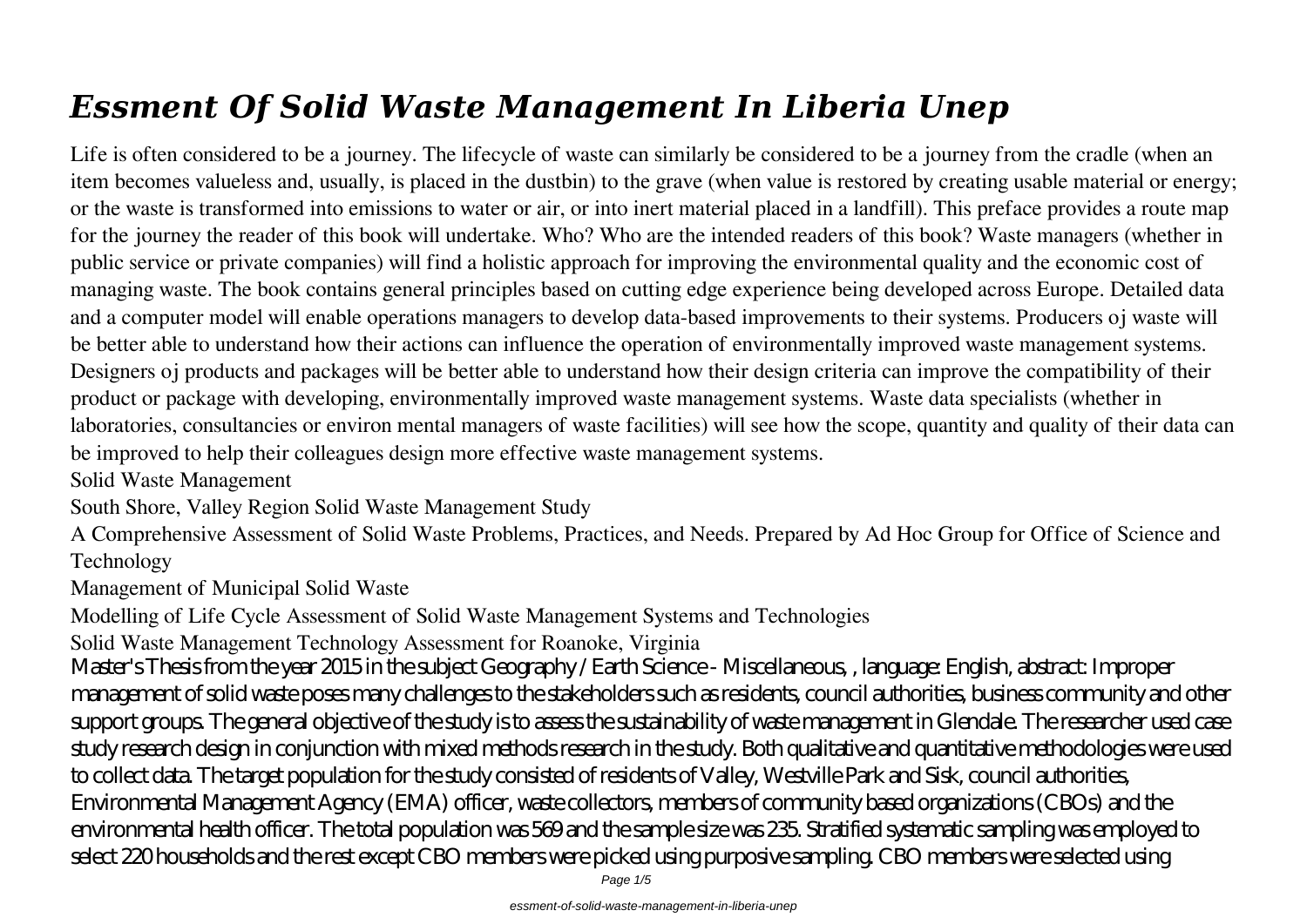convenience sampling. Data were collected using self-administered questionnaire, interviews, focus group discussions (FGDs),

observations as well as secondary data. Qualitative data was analysed thematically while quantitative data was analysed using statistical package for social sciences (SPSS) version 16.0 as well as Pearson Chi square test. The results of the study indicated that solid waste management in Glendale is inefficient. Four and half tonnes of waste is generated per day in Glendale but only 2.0tonnes is collected and 2.5tonnes is left uncollected. It was noted that the waste is mainly decomposable organic. There is widespread illegal dumping of waste, inconsistent collection of waste, insufficient provision of receptacles and the council's official dump site is illegal. The council dumped waste on an illegal dumpsite characterised by open dumping and burning of waste. It was also noted that the waste was not separated according to type at the source. The study recommended an increase in awareness campaigns to ensure a change in the attitudes of the residents especially in connection with managing sanitary waste. In addition, the council should play its part by collecting waste frequently by increasing the size of its fleet for waste collection. The decomposable organic waste should also be used for generation of biogas. Life Cycle Assessment of Alternative Solid Waste Management Options

The case of Valley, Westville Park and sisk suburbs of Glendale in Zimbabwe

A Systems Engineering Approach

Technology Assessment

Assessment of Solid Waste Management Units at the Waste Isolation Pilot Plant

Miljø vurdering af genanvendelse og slutdisponering af spildevandsslam

*Solid waste management affects every person in the world. By 2050, the world is expected to increase waste generation by 70 percent, from 2.01 billion tonnes of waste in 2016 to 3.40 billion tonnes of waste annually. Individuals and governments make decisions about consumption and waste management that affect the daily health, productivity, and cleanliness of communities. Poorly managed waste is contaminating the world's oceans, clogging drains and causing flooding, transmitting diseases, increasing respiratory problems, harming animals that consume waste unknowingly, and affecting economic development. Unmanaged and improperly managed waste from decades of economic growth requires urgent action at all levels of society. What a Waste 2.0: A Global Snapshot of Solid Waste Management to 2050 aggregates extensive solid aste data at the national and urban levels. It estimates and projects waste generation to 2030 and 2050. Beyond the core data metrics from waste generation to disposal, the report provides information on waste management costs, revenues, and tariffs; special wastes; regulations; public communication; administrative and operational models; and the informal sector. Solid waste management accounts for approximately 20 percent of municipal budgets in low-income countries and 10 percent of municipal budgets in middle-income countries, on average. Waste management is often under the jurisdiction of local authorities facing competing priorities and limited resources and capacities in planning, contract management, and operational monitoring. These factors make sustainable waste management a complicated proposition; most low- and middle-income countries, and their respective cities, are struggling to address these challenges. Waste management data are critical to creating policy and planning for local contexts. Understanding how much waste is generated—especially with rapid urbanization and* Page 2/5

essment-of-solid-waste-management-in-liberia-unep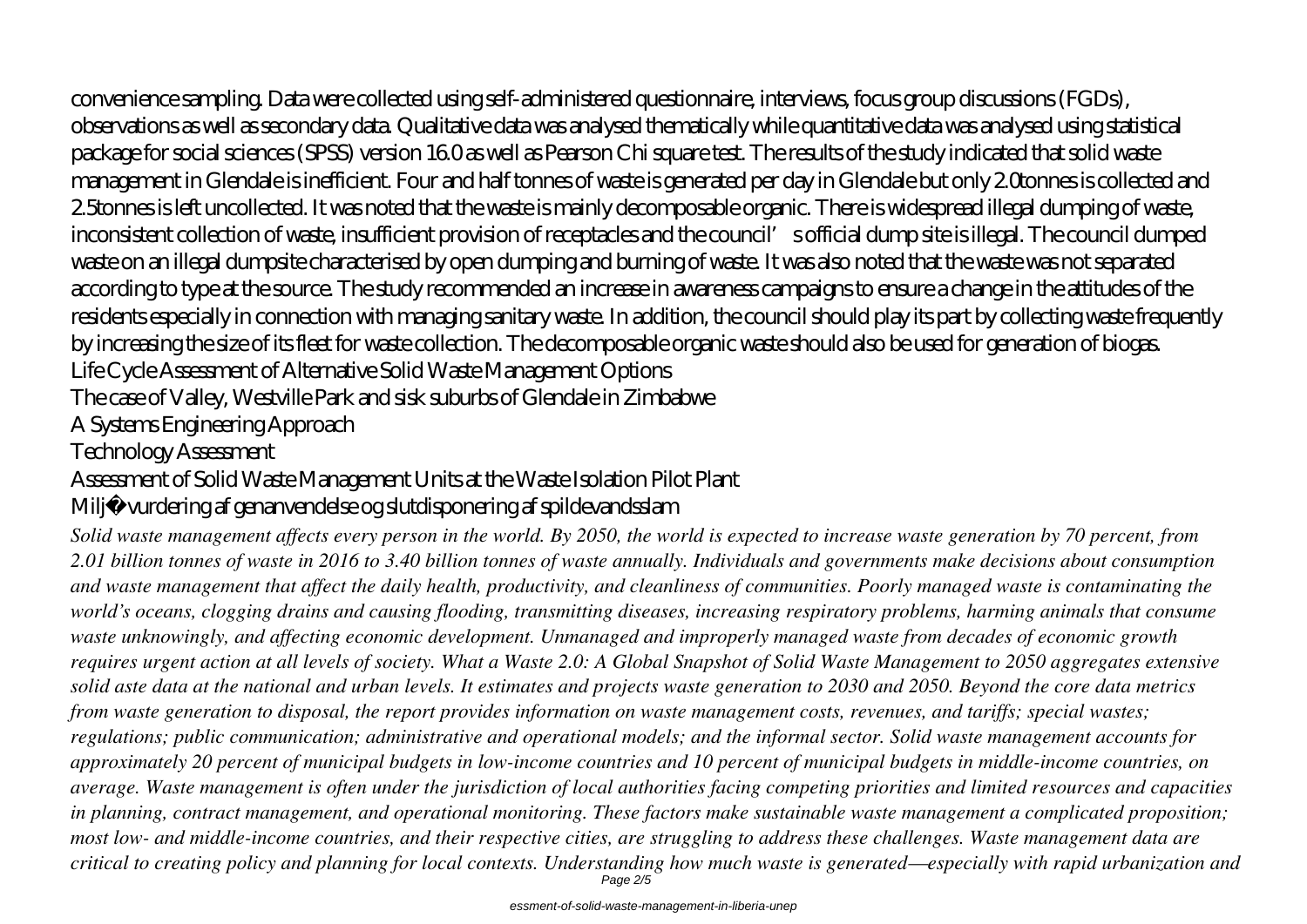*population growth—as well as the types of waste generated helps local governments to select appropriate management methods and plan for future demand. It allows governments to design a system with a suitable number of vehicles, establish efficient routes, set targets for diversion of waste, track progress, and adapt as consumption patterns change. With accurate data, governments can realistically allocate resources, assess relevant technologies, and consider strategic partners for service provision, such as the private sector or nongovernmental organizations. What a Waste 2.0: A Global Snapshot of Solid Waste Management to 2050 provides the most up-to-date information available to empower citizens and governments around the world to effectively address the pressing global crisis of waste. Additional information is available at http://www.worldbank.org/what-a-waste. Integrated Solid Waste Management: A Lifecycle Inventory Assessment, Monitoring and Remediation Technology Assessment Applied to Urban Solid Waste Management University Campus Solid Waste Management*

*An Assessment of Solid Waste Management in Jamaica, W.I. What a Waste 2.0*

**This book contains detailed and structured approaches to tackling practical decision-making troubles using economic consideration and analytical methods in Municipal solid waste (MSW) management. Among all other types of environmental burdens, MSW management is still a mammoth task, and the worst part is that a suitable technique to curb the situation in developing countries has still not emerged. Municipal Solid Waste Management in Developing Countries will help fill this information gap based on information provided by field professionals. This information will be helpful to improve and manage solid waste systems through the application of modern management techniques. It covers all the fundamental concepts of MSWM; the various component systems, such as collection, transportation, processing, and disposal; and their integration. This book also discusses various component technologies available for the treatment, processing, and disposal of MSW. Written in view of actual scenarios in developing countries, it provides knowledge to develop solutions for prolonged problems in these nations. It is mainly for undergraduate and postgraduate students, research scholars, professionals, and policy makers.**

**Technology Assessment: Its Application to the Solid Waste Management Programs of Urban Governments Data Collection for Solid Waste Needs Assessment**

**Final Report**

**Assessment of Alternatives : Final Report**

**Municipal Solid Waste Management in Developing Countries**

**Environmental Assessment, Landfill Component of Halton's Solid Waste Management System**

*This book covers a broad group of wastes, from biowaste to hazardous waste, but primarily the largest (by mass and volume) group of wastes that are*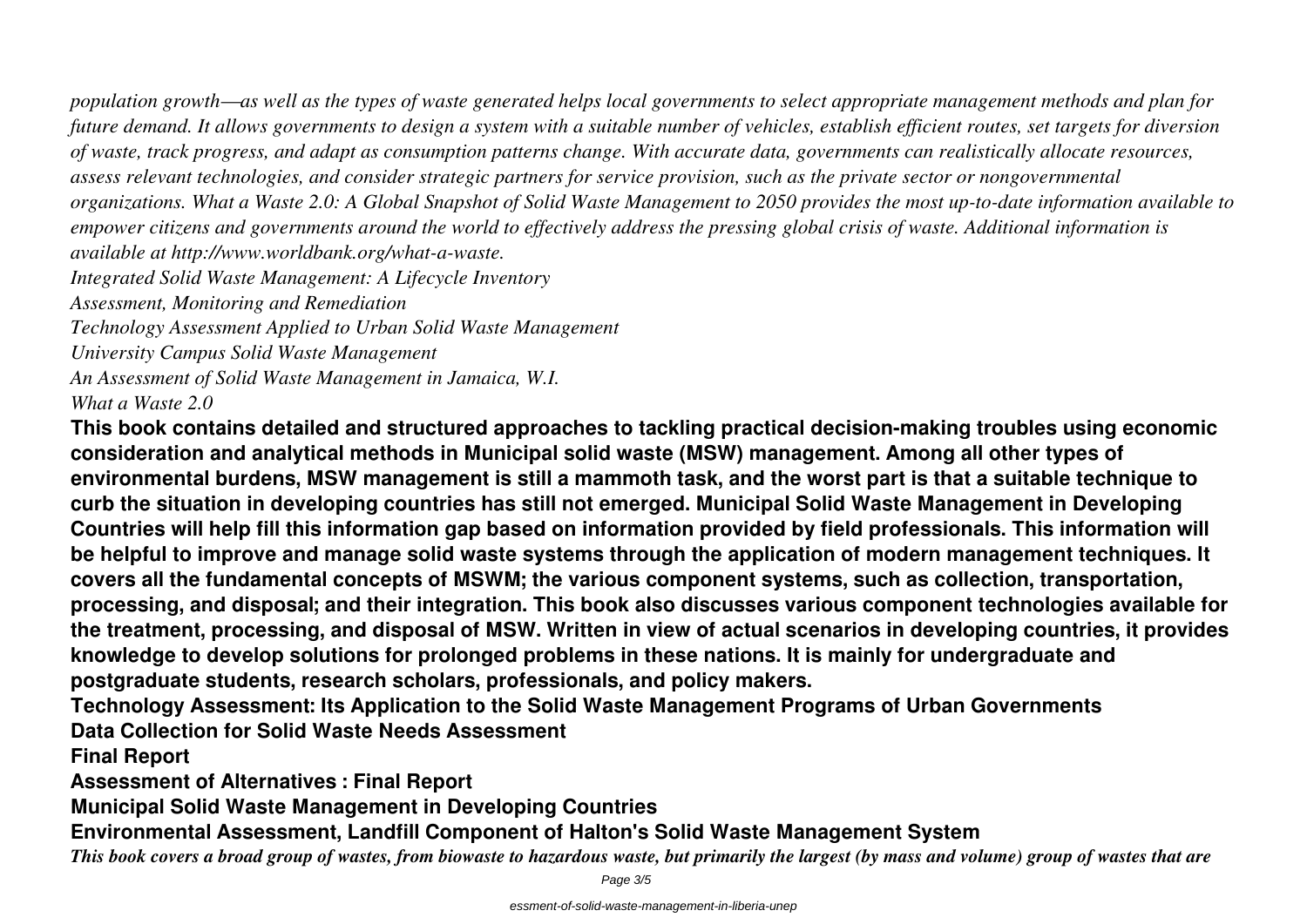*not hazardous, but also are not inert, and are problematic for three major reasons: (1) they are difficult to manage because of their volume: usually they are used in civil engineering as a common fill etc., where they are exposed to environmental conditions almost the same way as at disposal sites; (2) they are not geochemically stable and in the different periods of environmental exposure undergo transformations that might add hazardous properties to the material that are not displayed when it is freshly generated; (3) many designers and researchers in different countries involved in waste management are often not aware of time-delayed adverse environmental impact of some large-volume waste, and also do not consider some positive properties that may extend the area of their environmentally beneficial application.*

#### *Solid Waste*

*Evaluation and Summary Report : Final Report, Phase 2, Stage 2 : Selection of Preferred Site*

*Integrated Solid Waste Management*

*Strategies and Technologies for Sustainable Solutions*

*A Critical Assessment of Municipal Solid Waste Management in New York State*

*Supporting Documentation for RCRA Facility Assessment*

*This book presents the application of system analysis techniques with case studies to help readers learn how the techniques can be applied, how the problems are solved, and which sustainable management strategies can be reached.*

*RCRA Facility Assessment of Solid Waste Management Units at U.S. Army Dugway Proving Grounds, Dugway, Utah*

*Solid Waste Management Environmental Assessment*

*Combining Life Cycle Assessment and Analytical Hierarchy Process*

### *An Assessment of the Practicality of State Agencies Following Wisconsin's Waste Management Hierarchy Municipal Solid Waste Management*

#### *Assessment of Solid Waste Management*

*Motivation The other day I was waiting at the station for my train. Next to me a young lady was nonchalantly leaning against the wall. Suddenly, she took a cigarette pack out of her handbag, pulled out the last cigarette, put it between her lips, crushed the empty pack, threw it on the ground and hedonistically lit the cigarette. I thought to myself, "What a behavior?!". The nearest trashcan was just five meters away. So I bent down, took the crushed pack and gave it back to her, saying that she had lost it. She looked at me in a rather deranged way, but she said nothing and of waste to the trashcan. brought the piece Often people are not aware of the waste they produce. They get rid of it and that's it. As soon as the charming lady dropped the cigarette pack, the problem was solved for her. The pack was on the ground and it suddenly no longer belonged to her. It is taken for granted that somebody else will do the cleaning up. There is a saying that nature does not produce waste. For long as humans obtained the goods they needed from the ground where they lived, the waste that was produced could be handled by nature. This has drastically changed due to urbanization and waste produced by human activities has become a severe burden.*